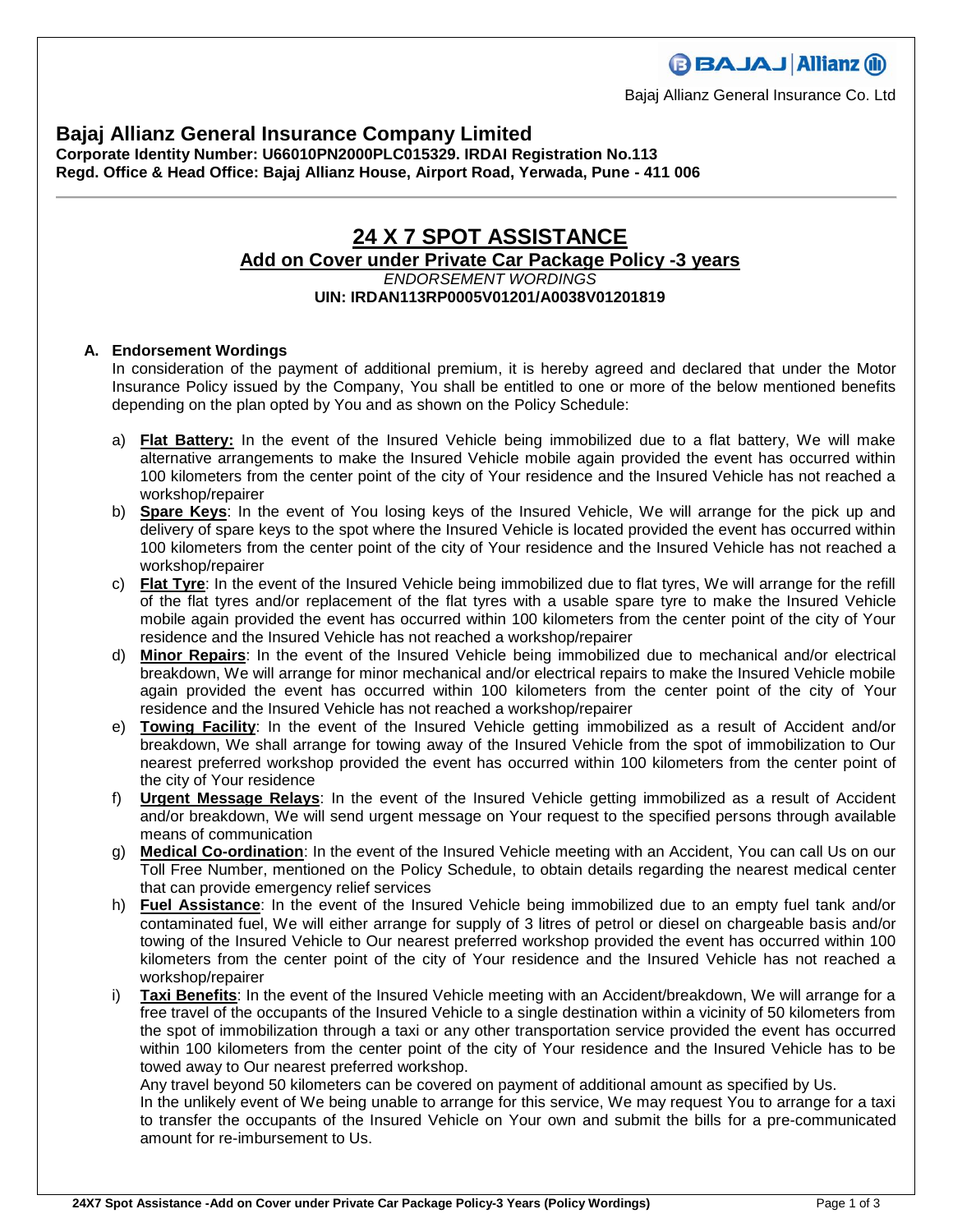Bajaj Allianz General Insurance Co. Ltd

j) **Accommodation Benefits**: In the event of the Insured Vehicle meeting with an Accident/breakdown, We will provide occupants of the Insured Vehicle with a hotel accommodation for one day provided the event has occurred beyond 100 kilometers from the center point of the city of Your residence but within 100 kilometers of another covered city and the time to repair the Insured Vehicle will exceed 12 hours from the time of reporting the incident.

The accommodation benefits would be offered subject to a per day limit of Rs. 2000 per occupant and a maximum total limit of Rs. 16000 for all the occupants of the Insured Vehicle throughout the Policy Year.

In the unlikely event of We being unable to arrange for this service, We may request You to arrange for a hotel accommodation for the occupants of the Insured Vehicle on Your own and submit the bills for a precommunicated amount for re-imbursement to Us.

- k) **Legal Advice**: In the event of the Insured Vehicle meeting with an Accident, You shall be entitled for a free legal advice from a legal advisor over the phone for a maximum duration of 30 minutes. Subsequent to the expiry of the specified period of 30 minutes, You may continue with the same legal advisor on direct payment basis.
- l) **Pick up and Drop:** In the event of the Insured Vehicle requiring repair for technical defect/ service at nearest BJAZ authorized workshop/charging centre within 25 kms, We shall arrange for pickup and/or drop of the Insured Vehicle, provided the event has occurred within 100 kilometers from the center point of the city of Your residence.

### **B. Conditions**

1. The benefits under '24x7 Spot Assistance' can be utilized for a maximum of 4 times during the Policy Year except for :

| <b>Fuel Assistance</b>        | 2 times during the Policy Year |
|-------------------------------|--------------------------------|
| Taxi Benefits                 | 2 times during the Policy Year |
| <b>Accommodation Benefits</b> | 2 times during the Policy Year |
| Legal Advice                  | 2 times during the Policy Year |
| Pick up and Drop              | 1 time during the Policy Year  |

## **C. Exclusions**

We will not be liable to indemnify You for the following events:

- 1. Where the Insured Vehicle can be safely transferred on its own power to nearest dealer/workshop
- 2. Any Accident, loss, damage and/or liability caused, sustained or incurred whilst the Insured Vehicle is being used otherwise than in accordance with the limitations as to use
- 3. Any liability of whatsoever nature directly or indirectly caused by or contributed to by or arising from ionising radiations or contamination by radioactivity from any nuclear fuel or from any nuclear waste from the combustion of nuclear fuel. For the purpose of this exception, combustion shall include any self-sustaining process of nuclear fission
- 4. Any Accident, loss, damage and/or liability directly or indirectly or proximately or remotely occasioned by contributed to/by or traceable to or arising out of or in connection with war, invasion, the act of foreign enemies, hostilities or warlike operations (whether before or after declaration of war), civil war, mutiny rebellion, military or usurped power or by any direct or indirect consequences of any of the said occurrences
- 5. Any loss or damage caused due to riots, strikes and Act of God Perils like flood earthquake etc.
- 6. Claims pertaining to theft losses
- 7. Any consequential loss arising out of claims lodged under '24x7 Spot Assistance'
- 8. Where a loss is covered under Motor Insurance Policy or any other type of insurance policy with any other insurer or manufacturer's warranty or recall campaign or under any other such packages at the same time
- 9. Replacement cost of battery and/or any associated repair cost
- 10. Cost of supply of parts or replacements elements or consumables
- 11. Repair cost of tyre or replacement cost of any part of consumable at a third party workshop/repairer
- 12. Any taxes, levy and expenses incurred in excess of the limit described under the plan opted by You
- 13. Loss of valuables and personal belongings kept in the Insured Vehicle
- 14. Any loss or damage to the Insured Vehicle arising out of participation in a motor racing competition or trial runs
- 15. Where it is proved that You have abused the benefits under '24x7 Spot Assistance'
- 16. Any loss or damage caused due to pre- existing damages
- 17. Any loss or damage arising out of intervention of Government Authorized Agencies, Police Authorities or Law Enforcing Agencies